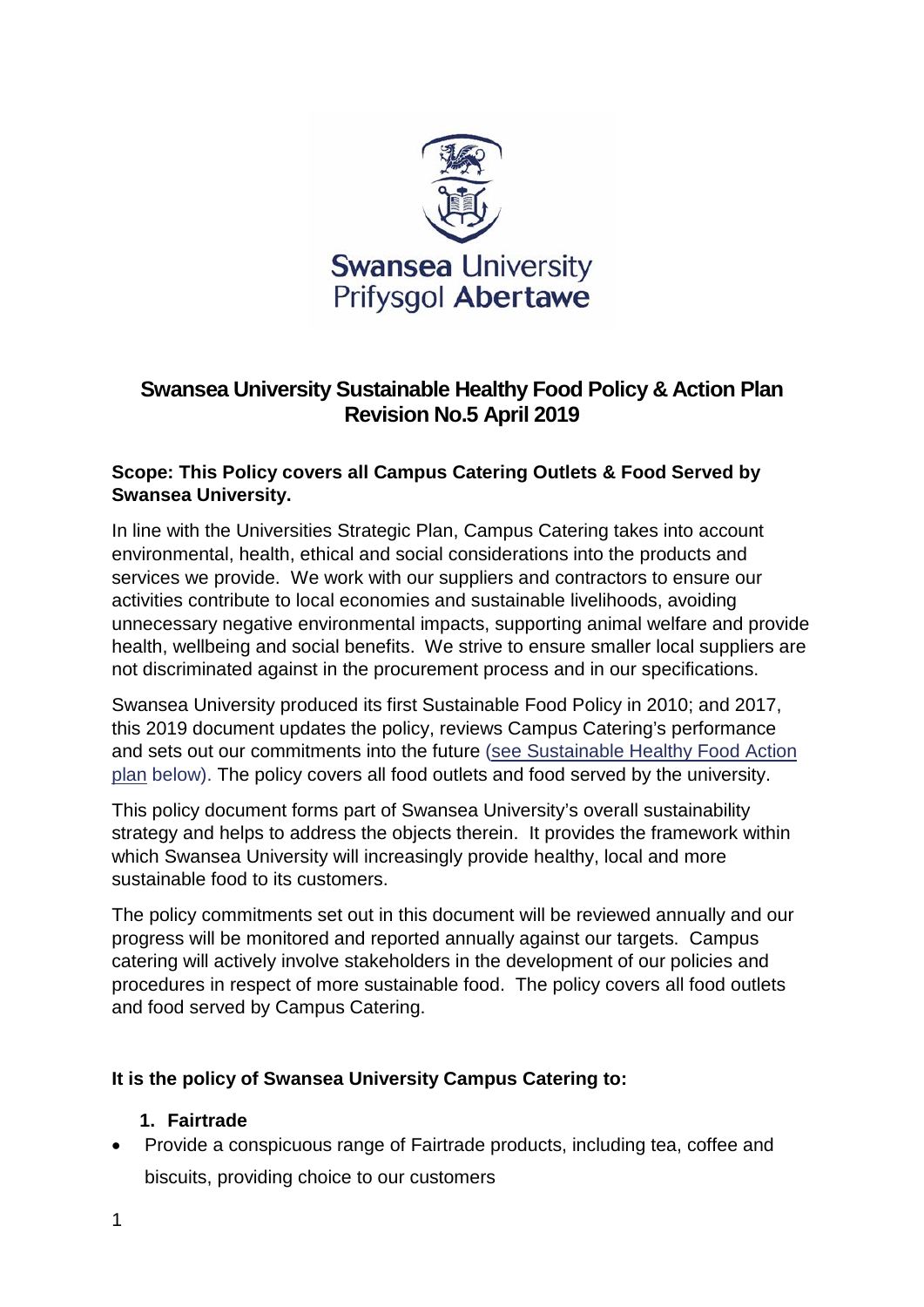- Ask our suppliers to provide their policy on Fairtrade and to itemise their Fairtrade commodities so that we can make them available to our customers.
- Maintain our Fairtrade Status and fully commit to the five main criteria set out by the Fairtrade Foundation.

## **2. Waste and recycling**

- Make full use of the University's waste recycling contract and actively ensure the following are recycled: cans, cardboard, plastic, paper, glass, food, magazines and newspapers.
- Ensure all of our waste oil is recycled via conversion to biodiesel.
- Seek to reduce the amount of packaging used in both sales items and the supply chain.
- Reduce food going into the waste stream via portion control, menu and recipe development and composting activities.
- Any food waste is disposed of through food collection procedure of the University.

## **3. Meat free**

- Offer a daily selection of vegan dishes.
- Produce a wide range of vegetarian options and make vegetarian food an integral part of our mainstream offerings.
- Retain our membership of the Vegetarian Society's Food and Drink Guild and produce all our vegetarian dishes in line within the criteria set out by the Vegetarian Society.
- Promote Meat Free Mondays through the SWell engagement programme

## **4. Eggs and Dairy**

- Use only fresh, free range eggs in our catering offer.
- Support local dairy farmers by purchasing local fresh milk.

## **5. Meat and Fish**

- Consider animal welfare in our purchasing decisions.
- Source our fish from local suppliers supporting sustainable fishing methods
- Use Marine Stewardship Council (MSC) approved suppliers wherever possible and seek MSC certification across outlets.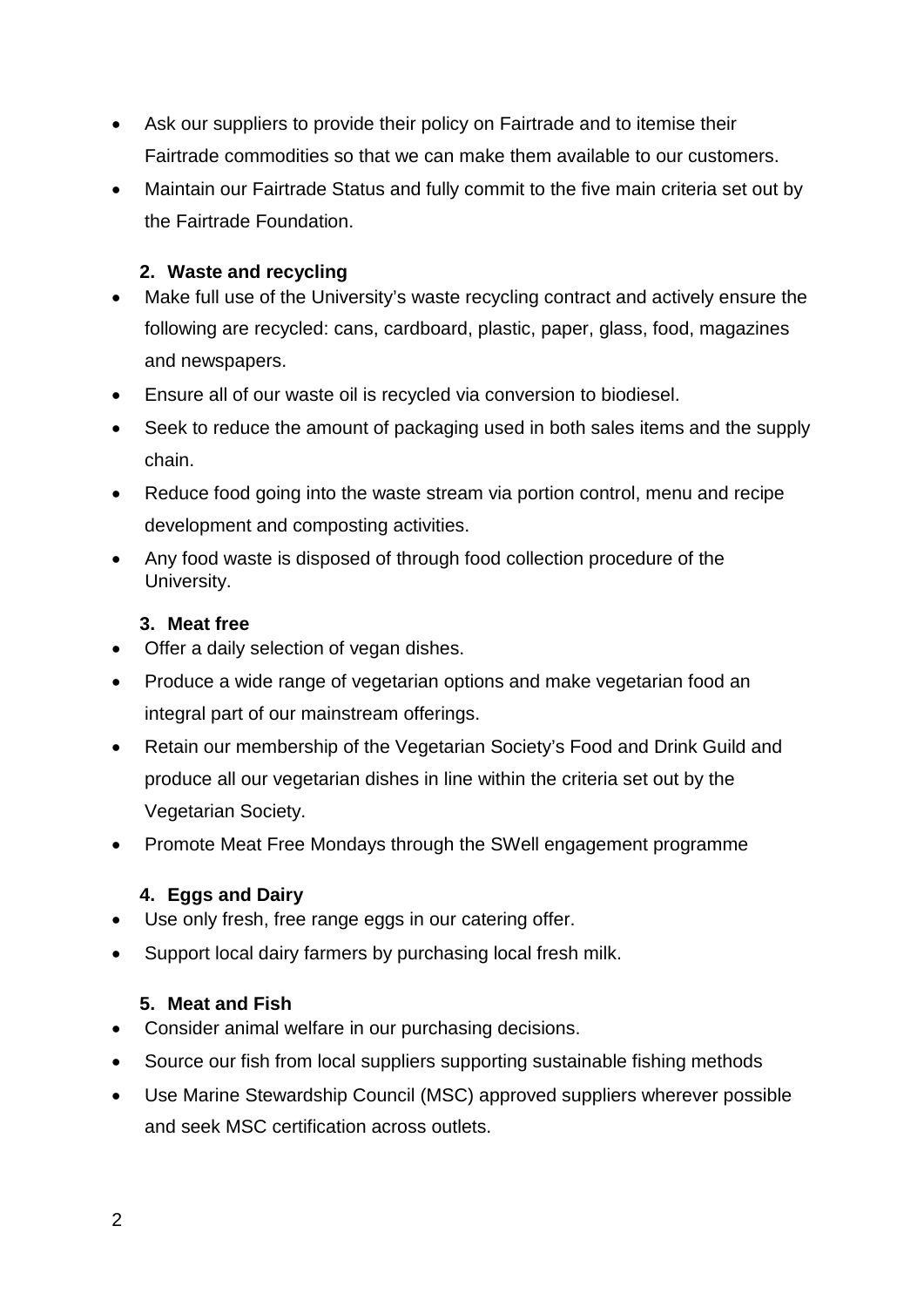#### **6. Seasonal and local produce**

- Grow some of our ingredients on campus in order to raise the profile of fresh local food.
- Showcase seasonal and local produce via our annual Welsh Food Festival on campus.
- Promote seasonal produce through our menu development.

## **7. Water and Beverages**

- Minimise use of bottled water on campus where appropriate.
- Reduce the use of disposal drinking cups on campus.
- Provide free drinking water at all food and beverage outlets.

## **8. Health and Wellbeing**

- Offer an expanding range of healthy 'meal deals'.
- Use reduced Sodium Salt.
- Adopt cooking methods that reduce use of salt, fat, oil and artificial additives and preservatives.
- Offer an increasing range of fresh fruit and fresh vegetables across campus.

## **9. Communication and Partnerships**

- Communicate to all customers our commitment to serving sustainable, local food via promotional guidance, product information and awareness campaigns.
- Work with our suppliers to progress the sustainable food agenda.
- Maintain & expand accreditation under the Soil Association's Food for Life Catering scheme.
- Ensure tender specifications for food suppliers include requirements for service and supply in line with TUCO Ltd National Catering Purchasing Consortium sustainability and environmental policies and in addition to the University's Sustainable Food Policy.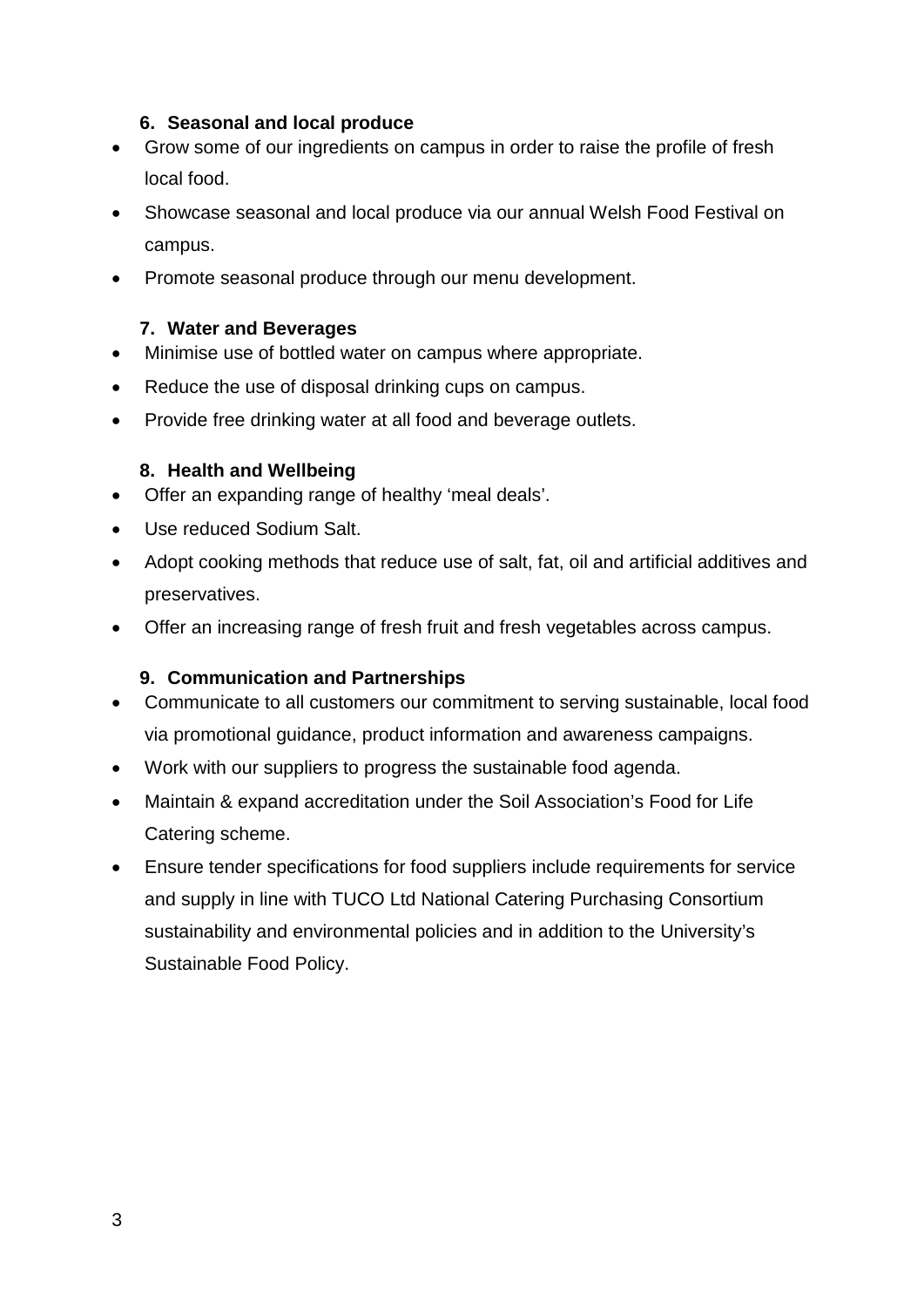# **Changes to the Policy**

| <b>Reasons for the Change</b>                                                                       | <b>Date</b> |
|-----------------------------------------------------------------------------------------------------|-------------|
| Inclusion of this Change log                                                                        | 07/2017     |
| Update of Policy Title to align with University Wellbeing agenda<br>"Sustainable Health Food Policy | 07/2017     |
| Inclusion of Sustainable Healthy Catering Action Plan                                               | 07/2017     |
| <b>Policy Scope added</b>                                                                           | 07/2017     |
| No changes to policy                                                                                | 09/04/2019  |